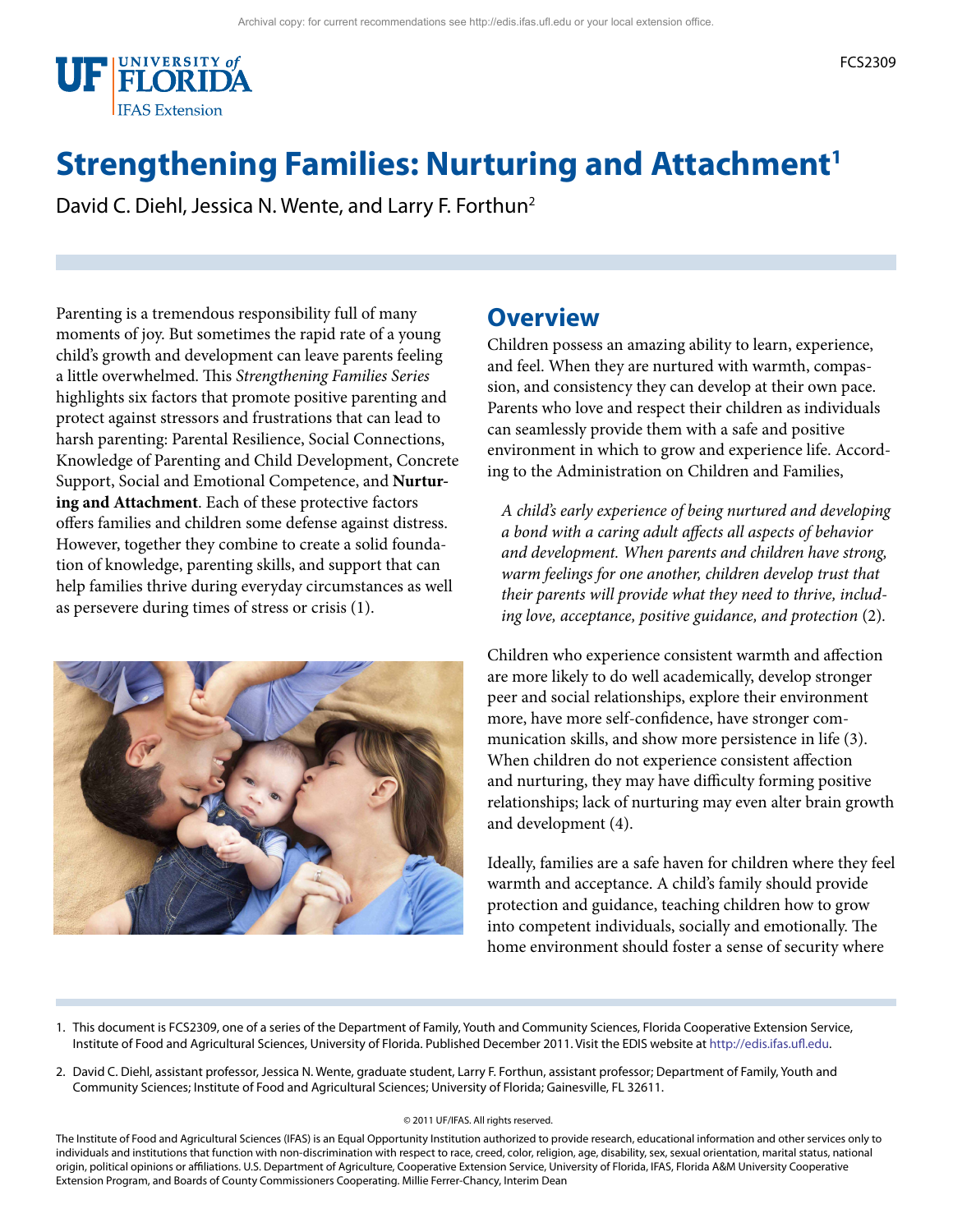the child will find protection and know that he or she is valued.

## **What You Can Do**

While nurturing comes naturally for many parents, it can be helpful to think about the concrete ways in which parents can strengthen their bonds with their children. Here are some ideas of things that you can do to help foster nurturing and attachment between you and your child:

- • **Make sure your child knows that he or she is the most important individual in the world to you!** As renowned scholar of child development and co-founder of Head Start Urie Bronfenbrenner once said, "Development, it turns out, occurs through this process of progressively more complex exchanges between a child and somebody else—especially somebody who's crazy about that child." The positive messages we send to our children shape how they see and feel about themselves.
- • **Choose to breastfeed your infant, if possible.** Breastfeeding has nutritional and emotional benefits for babies, and recent research has found emotional and health benefits for mothers as well. If you are not breastfeeding, try to hold and cuddle your baby whenever they are taking their bottle.
- • **Establish a "give-and-take" relationship with your infant.** Babies learn to interact by responding to visual cues and interactions with parents. By establishing eye contact, making faces, and playing games such as "Peeka-Boo," parents create a world that is responsive and understandable for a baby.
- • **Learn what your infant or child likes by responding to cues.** Different children will enjoy different kinds of touch and interaction, so pay attention to your child's reactions. Use these reactions to figure out what works best for your child.
- • **Be affectionate.** A hug in the morning is a great start to the day. Children need both physical and emotional affection to help create a sense of security.
- • **Encourage your child.** Verbal encouragement is a different form of affection, so find ways to congratulate your child on a job well done or encourage your child in times of challenge.



- • **Play with your child.** Remember that children learn through play. It affects every aspect of their social, emotional, cognitive, and physical development.
- • **Use touch to soothe your children.** When children are upset, they frequently need a hug or a gentle touch to provide them with comfort.
- • **Establish consistent and predictable routines that your child can count on.** Help your child know what to expect for morning, afternoon, evening, bedtime, and weekend routines. This predictability will help your child feel secure and safe.
- Provide consistency in care. In order to develop healthy attachments, it is important that your child have a consistent, loving caregiver.
- • **If you are struggling emotionally, or if you think you might be suffering from any degree of postpartum depression, talk to your doctor.** Parents must take care of themselves to be caregivers for their children.
- • **Be your child's emotional health trainer.** By becoming aware of your own wide range of emotions you can help your child learn to accept and trust that what they are feeling is okay. You can then train them to handle their emotions effectively by using empathy to explore with them what they are feeling.
- • **Help your child manage his or her own behavior.** By setting realistic limits for your child's behavior, you can then help the child manage his or her own behavior by employing rewards and natural consequences.